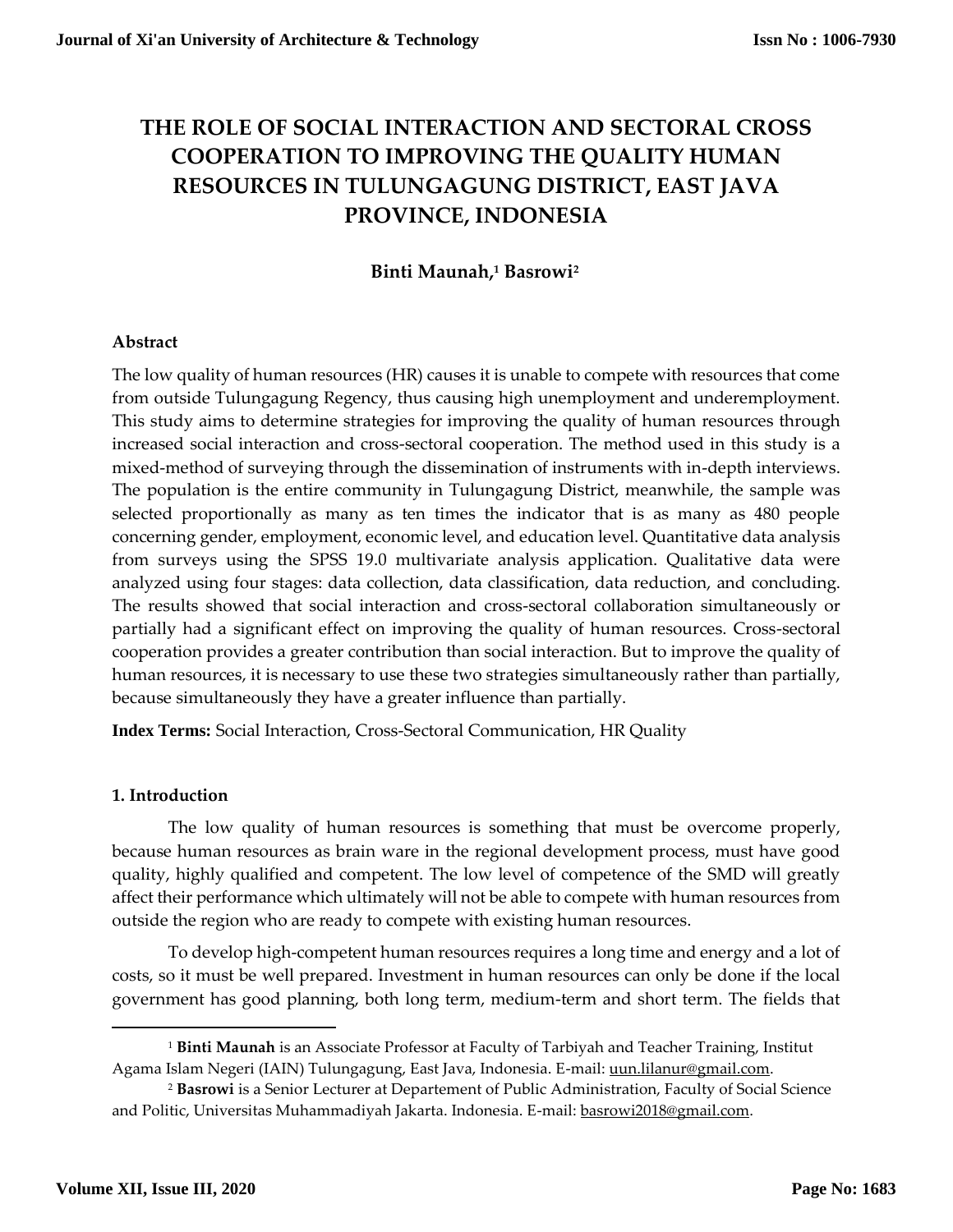must be prepared are not only in the aspects of engineering, technology, health but also in all fields needed in the future.

One way that has been done by the Tulungagung District Government is to conduct social interaction between agencies in the context of coordinating the process of human resource development. Besides that, it also conducts cross-sectoral and cross-agency cooperation so that the process of human resource development can be carried out in a directed, programmed, and integrated manner.

The education office as a leading sector in the process of improving the quality of human resources through formal education ranging from kindergarten (TK) to high school or vocational high school. In improving the quality of university-level resources, the education office collaborates with state universities in Tulungagung regency, as well as LL Dikti for private universities.

The regional government in improving the quality of human resources does not run alone but receives good support from the employment and transmigration agency, the regional education and training agency (Badiklatda), the tourism service, the social service, the population and civil registration service, and the health service, and other agencies in Tulungagung Regency. Regional governments in improving the quality of human resources in the regions are also greatly assisted by non-formal education institutions or course institutions. The labor department also has regional vocational training centers (BLK) that are tasked with organizing various training courses both for regional and overseas needs [1].

Regional governments in the context of increasing integration between the world of education and the business world are also greatly assisted by the industrial world as industrial work practice partners (Prakerin) so that there are a link and match between the world of education and the world of work. Without going through these activities, the world of education and the industrial world runs independently, so there is no compatibility between them.

Local governments are also assisted by many non-governmental organizations (NGOs) who care about improving the quality of local human resources. Several activities carried out by the local government together with NGOs in the process of preparing reliable personnel include, among others, conducting training on forest fire management, training on household and industrial waste management, disaster preparedness training, and various other trainings, all of which are in the context of improving the quality of human resources.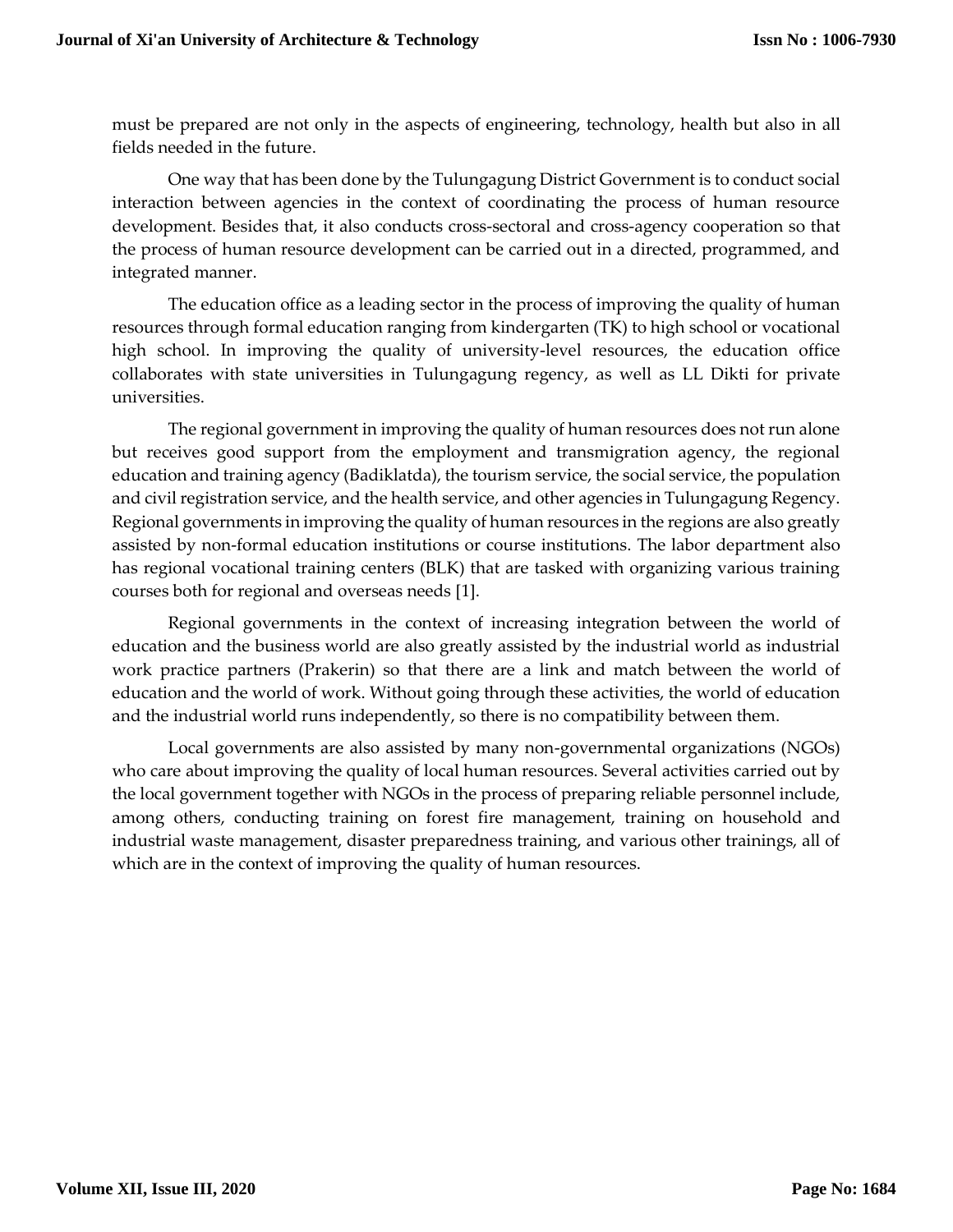

The entire description above if depicted in the diagram form looks as follows.

Diagram 1 shows that the government together with the education and cultural offices in the regions improve the quality of human resources by cooperating with other agencies, such as the manpower and transmigration department, the tourism office, the industry, and trade service, the social service, the health service, the regional planning agency. Community Empowerment Agency, and Population and Civil Registry Agency. By their respective roles, all agencies make a significant contribution to local governments in the context of improving the quality of existing human resources.

# **2. Theory**

#### **2.1. Social Interaction**

Social conversations made based on culture and interpretation are offered and built with a version of world culture [2] "In general what can be done is a process of personal displacement or a process of reciprocity that can make relationships with each other that create actions that influence one another because they communicate [3] [4] [5]. This means that individuals/groups who carry out social interactions are interconnected with each other [6] [7]. But in its development, social interaction consists of a virtual environment or called social interaction [8]. These interactions more often harm self-control, social interaction, and sharing attitudes [9]. This happens because it occurs, virtual interaction does not bring together individuals who are physically vulnerable to direct disability.

Between individuals have the same mind that is not determined by physical relationships or by a certain physical distance because the orientation is a reciprocal relationship rather than interdependent relationships. Goffman [10] explains that everyone in social encounters will try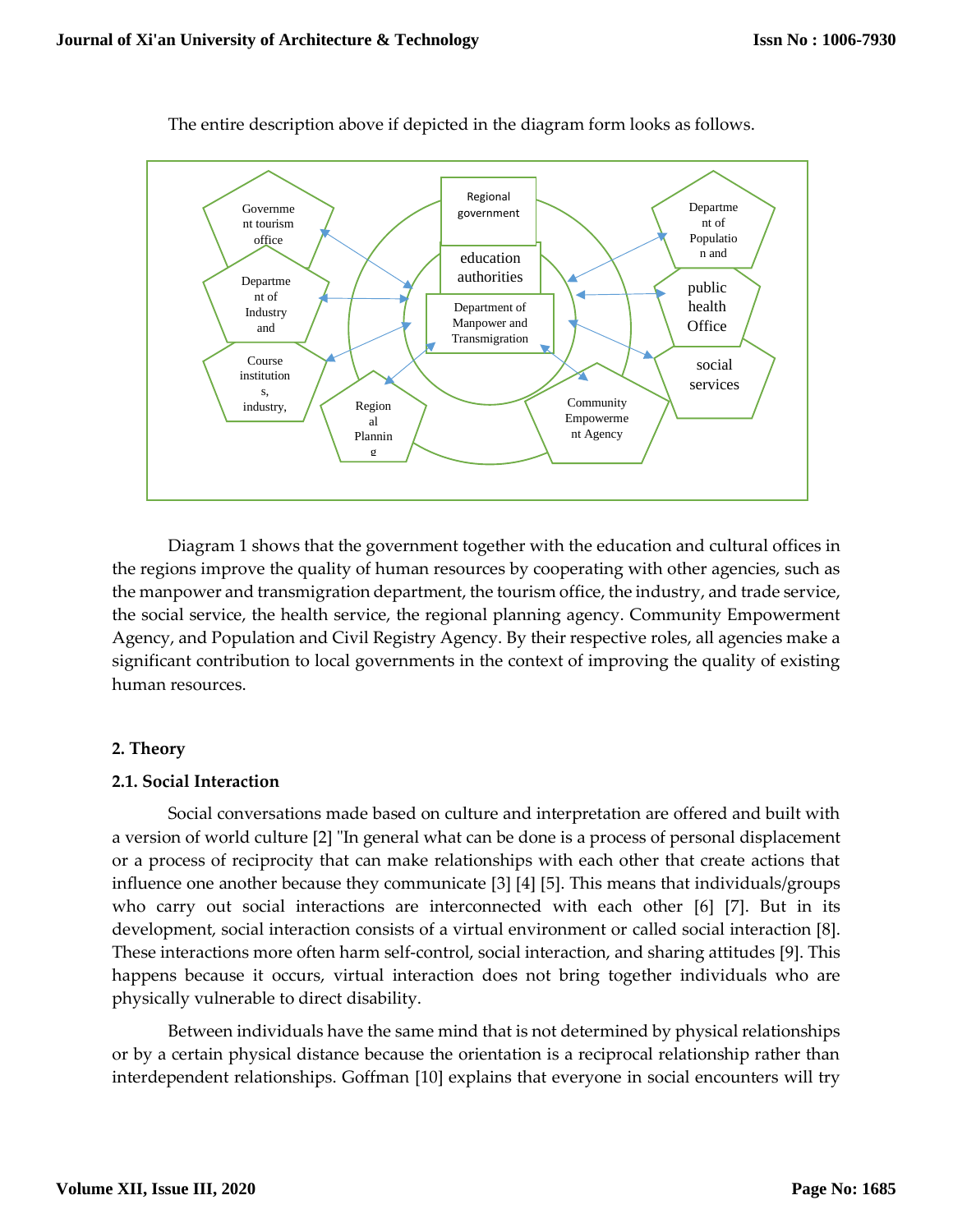to check their face 'lines' or views about interactions, attitudes towards other individuals and prioritize attitudes towards themselves.

There are two conditions for social interaction, namely, "1) The existence of social contact based on relationships, form, nature, and certain ways; and 2) communicating when interacting. Interaction can not guarantee that individuals can understand the message conveyed. What is clear is that communication occurs between two or more parties. The intended communication has six elements consisting of the sender, recipient, message or information conveyed, the media used as a means or tool, and feedback as a form of reaction to the message received." [11]

Social interaction has two types. "First, associative social interaction is the result of a positive relationship and results in an engagement relationship consisting of cooperation (joint efforts with shared goals), accommodation (the community adheres to the norms prevailing in the community), assimilation (fusion of cultures that gave rise to new cultures), and acculturation (fusion of culture while maintaining original culture). And secondly, social interactions are dissociative forms that can lead to negative interactions even divisions. This second interaction consists of opposition (groups who oppose something that has been around for a long time), competition (efforts to achieve achievement), and controversy (making individuals feel in uncertainty)." [12]

The basic process of social interaction occurs because of the social system, information obtained, and spatial planning. This relationship becomes a single entity that can influence social interaction amid uncertainty in the transition from individual actions [13]. From this process, indicators in social interaction are formed consisting of the following factors, 1) Imitation. Encourage individuals/groups to carry out positive actions; 2) suggestion. Give a view; 3) identification. The drive to be identical with others; 4) sympathy. Involves individual interest in other individuals; 5) empathy. Putting oneself as if in the position of certain people/groups who experience a certain feeling or situation; 6) motivation. The encouragement is given to individuals [11].

From these formed factors, social interaction can shape individual personalities collectively. This affects the quality of human resources themselves. The better the ability to adapt to humans in social interaction, the personality depicts positive behavior [14]. This means that individuals/groups in effective social interaction must be able to show the positive side and involve support from their environment.

# **2.2.Cross-Sectoral Approach**

The cross-sectoral approach is a concept of how to see the promising developments that exist in various sectors that can create socioeconomic value. Why cross-cutting is importantly related to contributions to interesting insights that can trigger innovation from rigid environmental conditions. There has been renewal and change in the lagging sector is one of the impacts of cross-sectoral cooperation.

Creating cross-sectoral cooperation can increase individual/organizational resilience and overcome various obstacles. Rarely interactions can make public affairs become often rigid.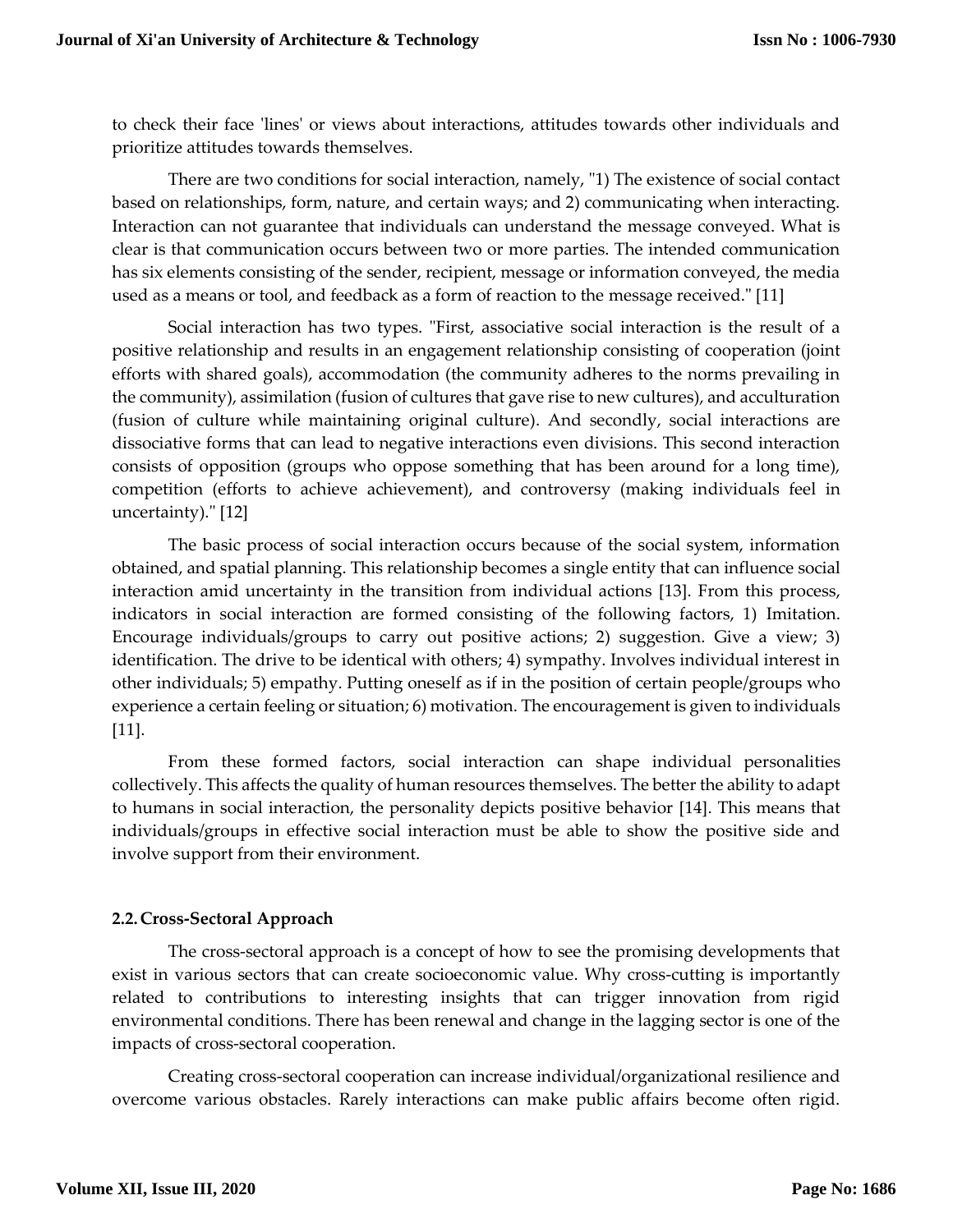Therefore, cross-sectoral cooperation is needed to increase the active participation of human resources through competitive advantage from strategic fit and social environmental effects as a development goal [15] [16]. So far it seems, developing across sectors is also used as a smart and resilient region strategy in dealing with various government problems. For example, dealing with climate change [17], utilizing agriculture to improve health and nutrition [18], creating community business partnerships [19] [20], marine protection [21], disaster resilience solutions, and the government's strategy towards global economic sustainability. [22]

The cross-sectoral forum is no less important for actors from various social sectors such as government, private interests, or science. "The forum contributes to building cooperation, learning processes, and distribution of resources [23]." That way, the forum can create better conditions through the learning process so that individuals can be more productive.

Effective cross-sector leaders must be able to think creatively and understand approaches that are centered on human resources and involve stakeholders with empathy with commitment, critical, and overcome the dynamics that occur and provide the best solutions [24]. For this reason, in carrying out cross-sectoral collaboration it is necessary to build trust and help members overcome violations.

Organizations involved in cross-sectoral collaboration can generally deal with problems in a more complex manner and have a greater positive impact through such collaborative efforts. What is clear, to overcome problems or obstacles that occur, then the preparation of strategies and active participation can be done after understanding the challenges and opportunities of each desired sector. Of course, this is done by obtaining encouragement from additional resources, investment and venture capital, and support for building cross-sector partnerships [20].

# **2.3. Quality of Human Resources (Human Resources)**

Human resources are an important component in achieving success in government programs. Strategic human resource management turns out to be able to create a competent workforce and restructure a human resource management system that is equivalent to market demands [25]. Improving the quality of human resources can be done by enriching executive development through partnerships or cooperative relationships, professional and executive training [26]. Partnership relations can occur through cross-sectoral cooperation and social interaction where the policy implications must be able to adapt and public services are expected to be maximized. An integrated framework described by Polesi et al. [1] describes human resources that can be built with the general system of government.

In general, it can be explained that by improving the quality of human resources is expected to encourage the fulfillment of human resources needs both in quantity and proportionate quality to meet real needs and ensure sectoral quality, encourage the development of activities that can improve the quality of intellectual human resources both in the academic field and the characteristics of individual behavior, and promoting the HR code of ethics [27].

HR quality policy requires certain standards consisting of as follows; First, planning standards, namely the HR planning system, has the number of HR with qualifications that are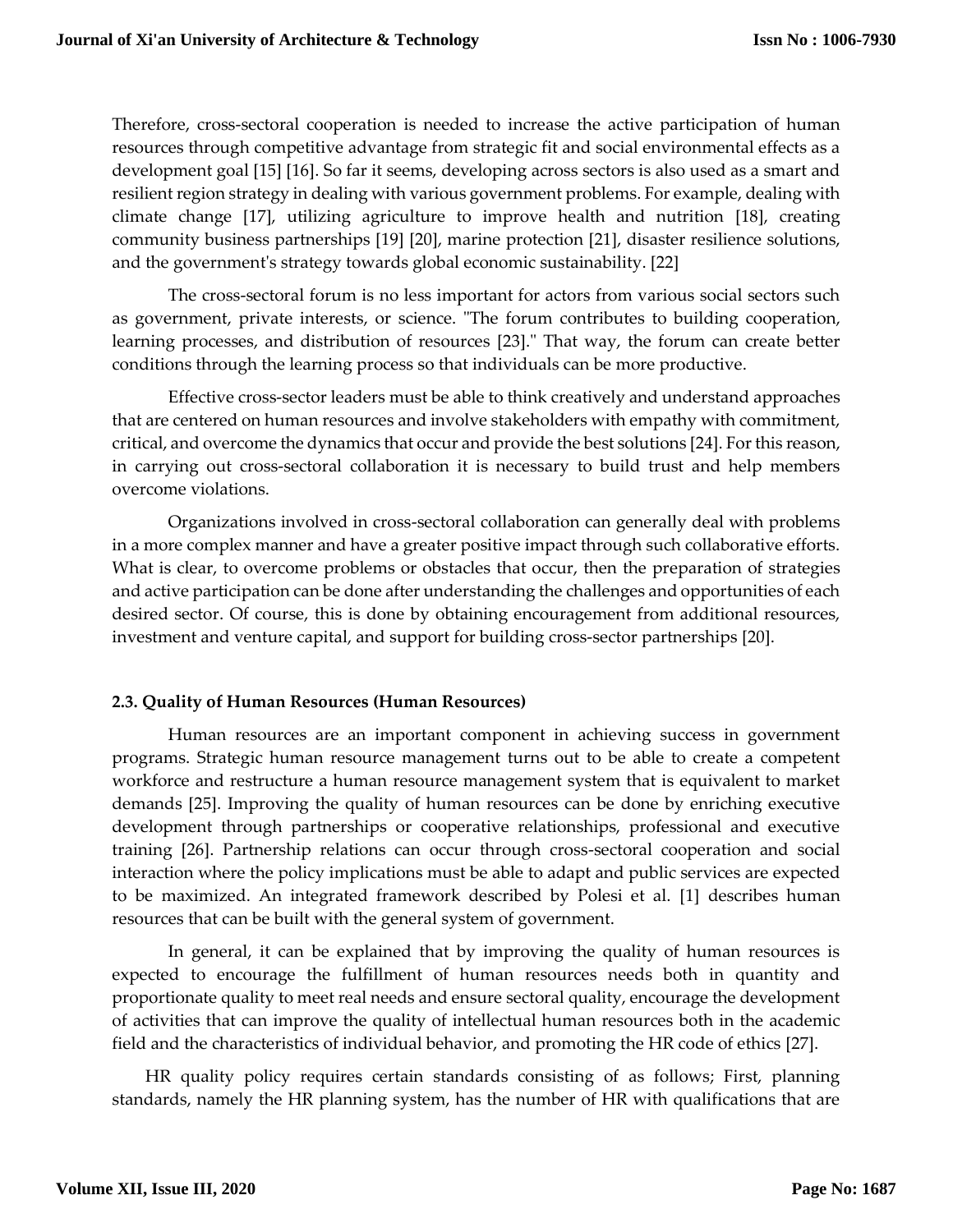adjusted to the legislation, has a code of ethics and has a competent certified workforce. While the standard of implementation consists of the adequacy of HR qualifications, the ratio between the community and employment, following educational qualifications, and the availability of superior human resources. The third is the standard of monitoring and evaluation by conducting satisfaction surveys and having a work-based reward system for productive people. And the last is the importance of a mechanism that can meet the standards, namely by providing written documents both in HR planning and recruitment and dismissal, setting ratios that enable the learning process or training of qualified workforce and providing a code of ethics to deed and socialize it so able to compete in uncertainty [28].

Kawabata [29] offers a management strategy in the HR quality component, namely by building a system operation by promoting regional competitive industries through cross-cutting as experienced in Germany. This system is based on social interaction by building regional innovation systems and was quite successfully implemented there.

# **3. Method**

This research is a combination of survey and interview approaches. This research method was chosen because the researcher wanted to know the views of Tulungagung Regency through a survey, and wanted to understand the community's understanding of the importance of social interaction in the form of coordination between one department and another, and wanted to know the role of cross-sectoral cooperation to improve the quality of human resources in the area. The population is the whole community of Tulungagung Regency, East Java, Indonesia, while the sample is taken ten times the number of research indicators. In this case, the sample size is 480 people. Questionnaires are distributed using on-line facilities, namely the Google form, which is distributed through the WhatsApp group and filled by all levels of society, but at the time of analysis, selected and classified by taking into account gender, age, marital status, education level, and social-economic status.

The next stage is to conduct semi-structured interviews with respondents who are willing to be interviewed to get an overview of their understanding in understanding the role of social interaction and cross-sectoral cooperation in improving the competence and quality of human resources in Tulungagung Regency, East Java. It is hoped that with interviews the data obtained will be more regular so that they can provide answers that cannot be obtained through surveys. Interviews are more emphasized on efforts to get verbal answers directly from people who care about the development of human resources in the area, which has been seen by many people as a less serious effort so that the quality of regional human resources is far behind compared to the quality of human resources in urban areas.

Quantitative data from the survey were analyzed using partial and multiple linear regression with the help of SPSS 19.0 series software to see the value of t, R coefficient, r squared, and the regression coefficient F. The significance level used was 95% (0.05) [30]. Interview data were analyzed using qualitative analysis which included four stages: data collection, data classification, data reduction, and concluding [31].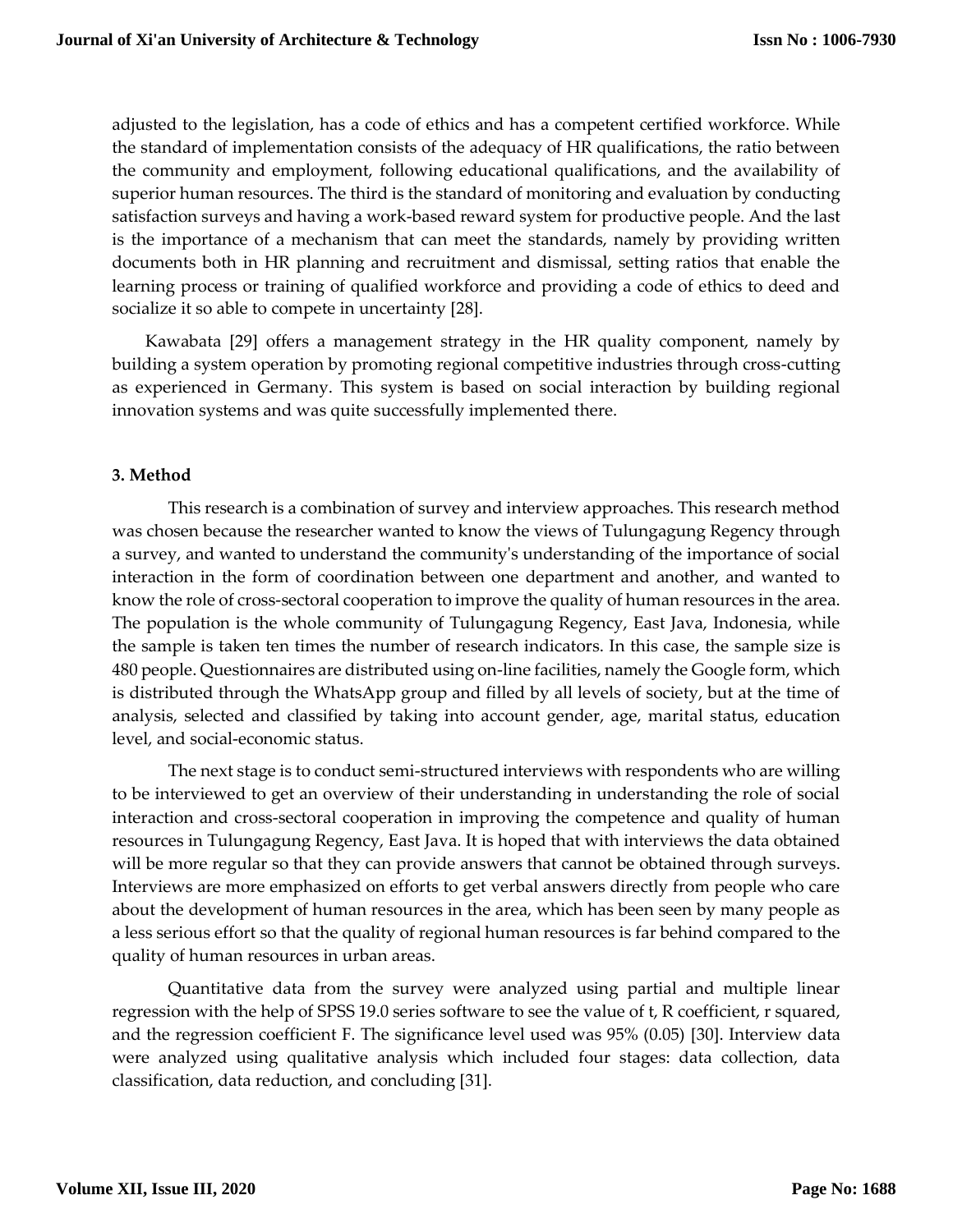#### **4. Result and Discussion**

#### **4. 1.Effect Social Interaction on Improving the Quality HR**

Based on the results of the first hypothesis test, it was found that the t value was 21.805 with a significance level of 0.00 (smaller than 0.05) so that social interaction significantly affected the quality improvement of human resources. R2 was obtained 0.499 thus, social interaction in the form of coordination between related institutions contributed 49.9% to the improvement of the quality of human resources.

As expressed by Goffman [10] and Netto, Meirelles, and Ribeiro [13] about social encounters and the positive role of existing social systems, information obtained, and spatial play that play an important role in individual attitudes toward uncertain surroundings. This study shows that social interaction in the form of coordination between one service with another service is very important as an important role of a social meeting to improve the quality of existing resources in the area. The better the level of interaction or coordination between agencies, the better the results will be obtained in the process of improving the quality of human resources. Conversely, the lower the quality of coordination between agencies, the lower the results obtained in improving the quality of human resources in Tulungagung Regency, East Java.

From the results of data analysis, it was also found that good coordination is coordination that involves all elements in the process of improving the quality of human resources. The presence of local governments represented by the existing offices contributes to the success and failure of the process of improving the quality of human resources in the area. The results of an interview with (M) stated that "Social interaction between the local government and various offices in the district is very important to build synergy and coordinate the process of improving the quality of human resources. The social interaction is like a mutually reinforcing rope between one service program and another. "

A similar opinion was also expressed by (M), "Coordination between local governments and various existing service offices must always be carried out in the framework of program coordination so that there are no overlapping programs between one service with another. The overlapping program besides causing waste also causes a slowdown in the process of improving the quality of human resources in the region."

# **4.2. Effect Cross-Sectoral Cooperation on the Improvement HR Quality**

Based on the results of data analysis, the calculated value of t is 25.062, with a significance level of 0.00 less than 0.05. This means that cross-sectoral cooperation significantly influences the quality improvement of human resources in Tulungagung Regency. The R2 is equal to 0.568. Thus, cross-sectoral cooperation contributed 56.8% to the improvement of human resource competencies in Tulungagung Regency, and the remaining 43.2% was contributed by other variables not examined.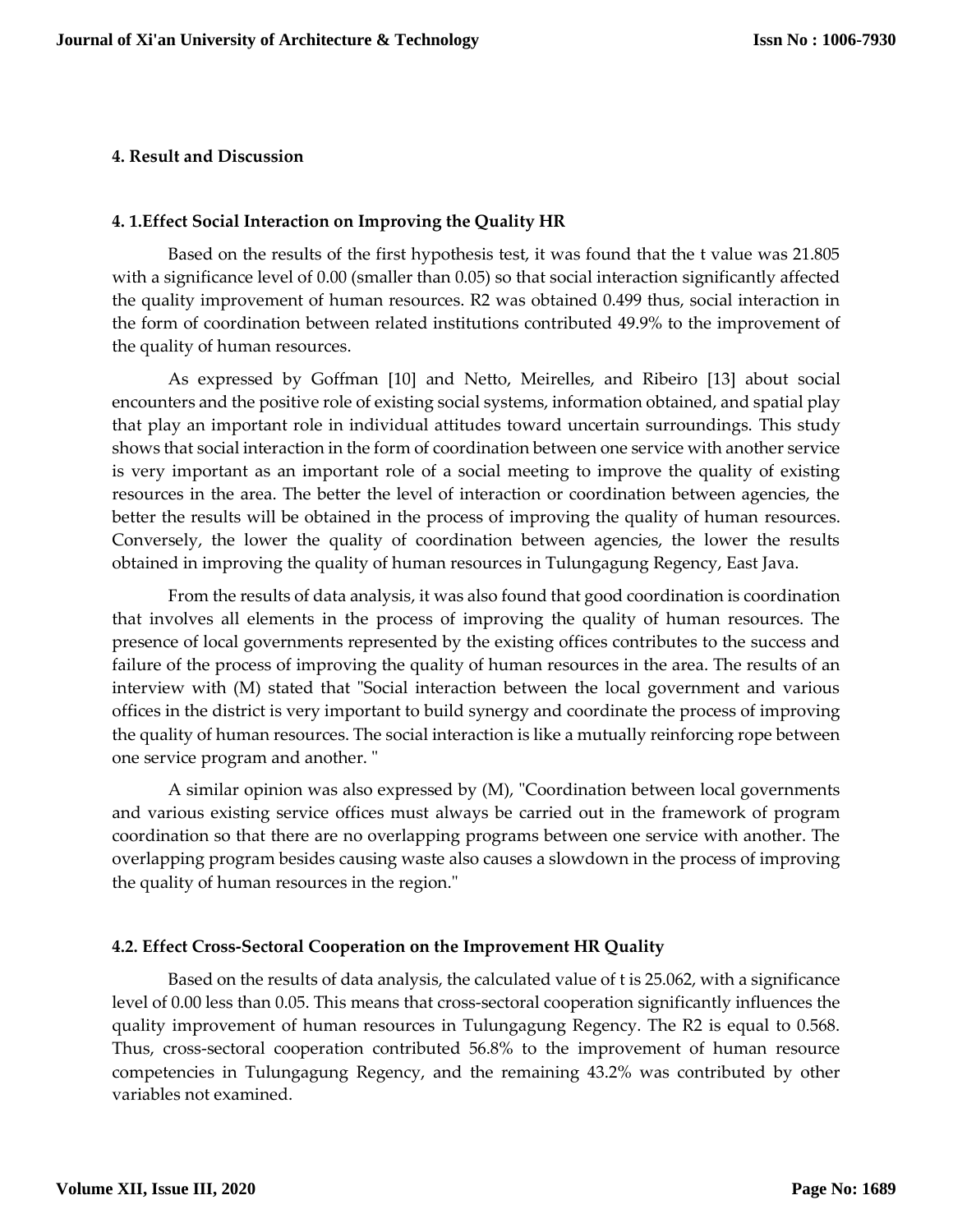The results of the above study provide findings, when the quality or intensity of crosssecondary cooperation increases, the quality of improving the quality of human resources will also increase, conversely if the intensity of cross-sectoral cooperation in Tulungagung Regency decreases, the process of improving the quality of human resources also decreases. Therefore, to improve the quality of human resources, it needs to be done continuously on cross-sectoral cooperation not only involving government offices, but also to the campus, the industrial world, and NGOs. As revealed by Sorge [15] and Crichton, Ramsay, and Kelly [16], the importance of creating cross-sectoral cooperation that can increase individual/organizational resilience and be able to overcome various obstacles that exist. This is because, if social interaction is rarely used or even does not occur at all then public affairs can become rigid. Certainly not the same between virtual social interaction with direct social interaction. Individuals can learn to control their selfcontrol abilities better when doing direct interactions [8].

This research is following the opinion (C) that, "Cooperation between agencies in Tulungagung Regency is the keyword to create competent quality human resources. Good cooperation has been marked since the program planning, they have been sitting together for various tasks, following their respective main tasks. " This is also consistent with the opinion (D) that, "With cross-sectoral cooperation, heavy work becomes light, difficult is easy, expensive is cheap, and old is fast."

# **4.3. The Influence Social Interaction and Cross Social Cooperation on the Improvement of HR Quality**

Based on the results of data analysis, the coefficient of F is 354,924 with a significance level of 0.00 (smaller than 0.05). Thus, it can be concluded that there is a significant influence between simultaneous social interaction and cross-sectoral cooperation on improving the quality of human resources in the Regency Tulungagung, East Java Province. R2 was obtained at 0.682 thus the variable of social interaction and cross-sectoral cooperation contributed 68.2% to efforts to improve the quality of human resources.

When seen the magnitude of R2 between the effect of social interaction on improving the quality of HR by 49.9% while R2 of cross-sectoral cooperation on improving the quality of HR by 56.8%, it can be concluded that, cross-sectoral cooperation has a greater influence compared to social interaction. In other words, if you want to improve the quality of human resources, the preferred variable is cross-sectoral cooperation rather than social interaction.

The effect of interaction on improving the quality of HR by 49.9% while the effect of collaboration on improving the quality of HR by 56.8%, both of them are still inferior compared to the simultaneous effect of 59.8% so that when improving the quality of HR the best step is to include the second these variables together rather than partially (individually).

The results of the interview with (F) showed that "In the process of improving the quality of human resources it cannot be done unilaterally either by the government alone or by the private sector only, but it requires the cooperation of all parties together with full coordination from planning, implementation, to evaluation of results. " The results of the interview with (Z)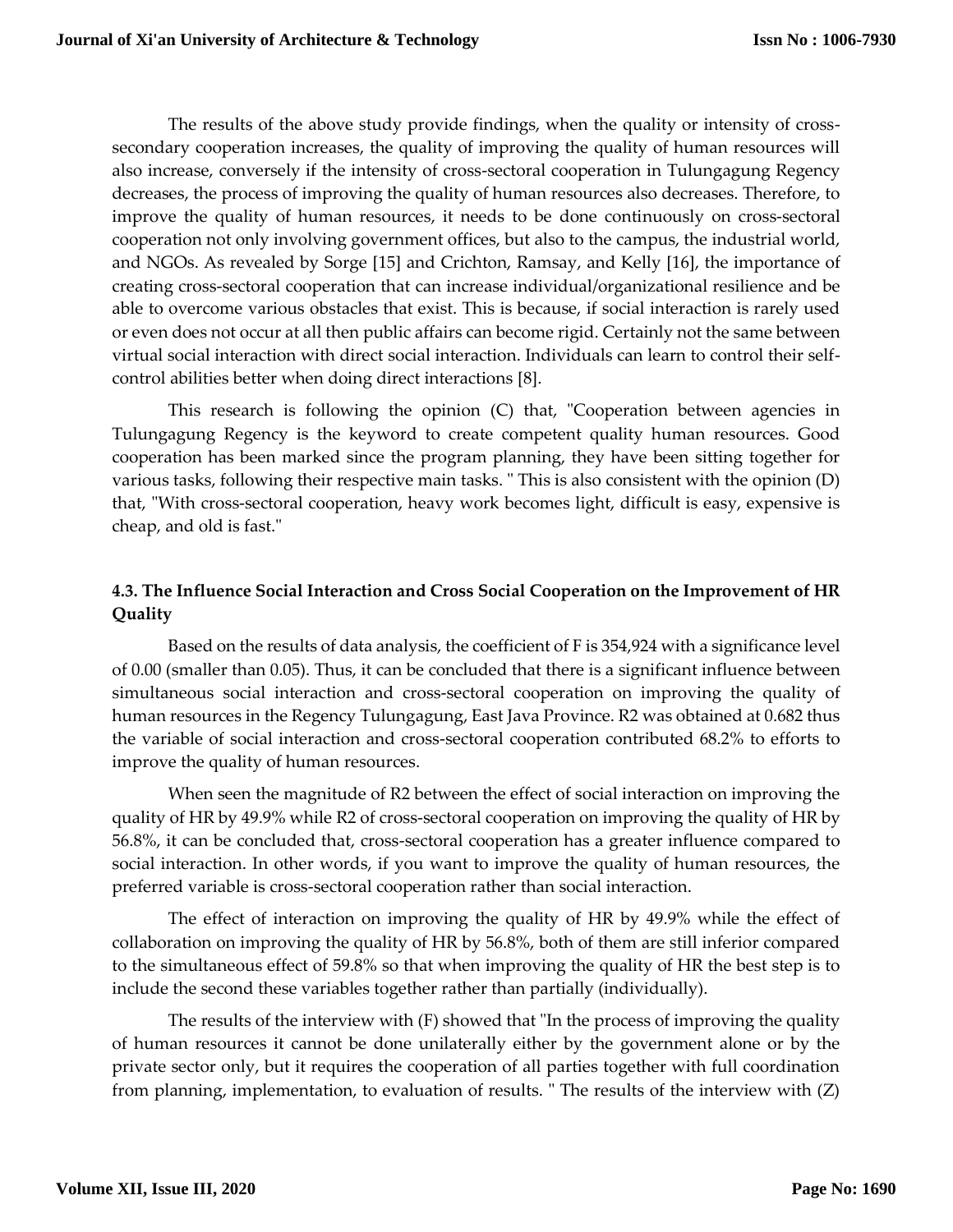also explained that, "The success of the process of improving the quality of human resources cannot be obtained quickly, but it requires a lot of time, cost, and energy, besides that it is also necessary to conduct cross-sectoral cooperation and coordination both from government elements. and the private sector. All of its contributions, no matter how small, cannot be ignored, considering that efforts to improve the quality of human resources are not simple. " The following is a summary table of multiples regression analysis (multiple);

| Variable                | Koefisien Regresi | Tcount | Sig.  |
|-------------------------|-------------------|--------|-------|
| Konstanta               | 6,512             |        |       |
| Social Interaction (X1) | 0,200             | 5,991  | 0,00  |
| Cross_Sectoral (X2)     | 0,488             | 10,863 | 0,00  |
| Fcount<br>$= 354,924$   |                   |        | 0,000 |
| $= 0,598$<br>R Square   |                   |        |       |

Table 1. Results of Multiple Linear Regression

Source: Data processed, SPSS 19.0

The results of the analysis above can be understood because in the process of improving the quality of human resources is very difficult, therefore social interaction is needed in the form of coordination between institutions, and cooperation of all parties both from the government and from the private sector including NGOs, so the process of improving the quality of human resources can be done well. Good cooperation from all parties will make a large contribution when followed by good coordination by the parties that carry out the cooperation.

As explained earlier, "Cross-sectoral programs from the point of view of supervision are defined as a set of work plans involving two or more state ministries or regional government institutions that cannot be supervised by an inspectorate other than the BPKP (Financial and Development Supervisory Agency) due to limited authority." [32]

Therefore, to increase cooperation, "According to BPKP [32], ways that can be done include implementing supervision of cross-sectoral programs in several strategies, namely 1) supervision by BPKP; 2) prioritizing cross-sectoral supervision of national priority programs which are an issue in the community; 3) establish good communication and coordination with the relevant regional inspectorate/government; 4) realize good coordination between deputies and program representatives across sectors; 5) develop human resources to measure macro performance; and 6) pay attention to critical points and risks that would prevent the achievement of cross-sectoral program targets."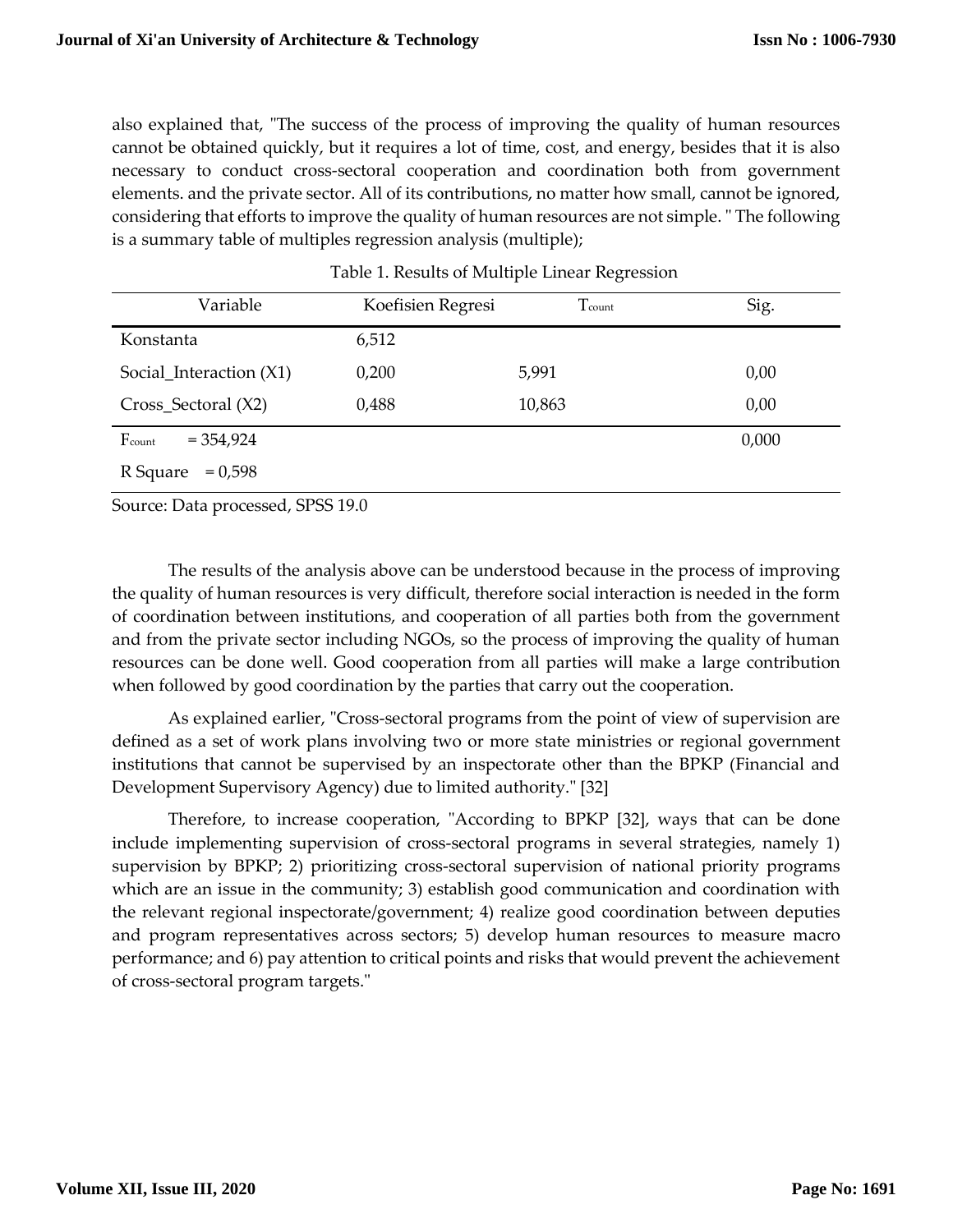# **Conclusion**

The results of the analysis above, provide confidence in the process of concluding that social interaction between institutions in the form of coordination provides a major contribution to the process of improving the quality of human resources. Likewise, cross-sectoral cooperation provides a significant contribution to efforts to increase cross-sectoral cooperation. If in the process of improving the quality of human resources using the two variables of social interaction and cross-sectoral collaboration together, the results are more significant than partially. Therefore, social interaction in the form of inter-sectoral coordination and cross-sectoral collaboration together provides a greater contribution than only partially.

# References

- [1] F. Polese, O. Troisi, L. Carrubbo and M. Grimaldi, "An Integrated Framework Toward Public System Governance: Insights from Viable Systems Approach," *Cross-Sectoral Relations in the Delivery of Public Services (Studies in Public and Non-Profit Governance,* vol. 6, 2018.
- [2] C. Demuth and G. Mey, "Qualitative methodology in developmental psychology," in *In International Encyclopedia of Social and Behavioral Sciences*, Elsevier Editora, 2015, pp. 668-675.
- [3] H. H. Kelley, J. W. Thibaut, R. Radloff and D. Mundy, "The development of cooperation in the minimal social situation," *Psychological Monographs: General and Applied,* vol. 76, no. 19, p. 1, 1962.
- [4] W. N. Bonner, Seals and man; a study of interactions, Washington: Seattle, WA (AS). Univ, 1982.
- [5] J. Macionis, Sociology Edisi ke-13, New Jersey: Prentice-Hall, 2008.
- [6] R. Rummel, Social Behavior and Interaction, vol. 2: The Conflict Helix., Beverly Hills CA: Sage Publication, 1976.
- [7] K. Laidlaw, T. Foulsham, G. Kuhn and A. Kingstone, "Potential social interactions are important to social attention," in *Proceedings of the National Academy of Sciences*, 108 (14) ed., 2011, pp. 5548- 5553.
- [8] F. Herrera, S. Y. Oh and J. N. Bailenson, "Effect of Behavioral Realism on Social Interactions Inside Collaborative Virtual Environments," *PRESENCE: Virtual and Augmented Reality,* vol. 27, no. 2, pp. 163-182, 2020.
- [9] J. O. Bailey, J. N. Bailenson, J. Obradović and N. R. Aguiar, "Virtual reality's effect on children's inhibitory control, social compliance, and sharing," *Journal of Applied Developmental Psychology,*  vol. 64, p. 101052, 2019.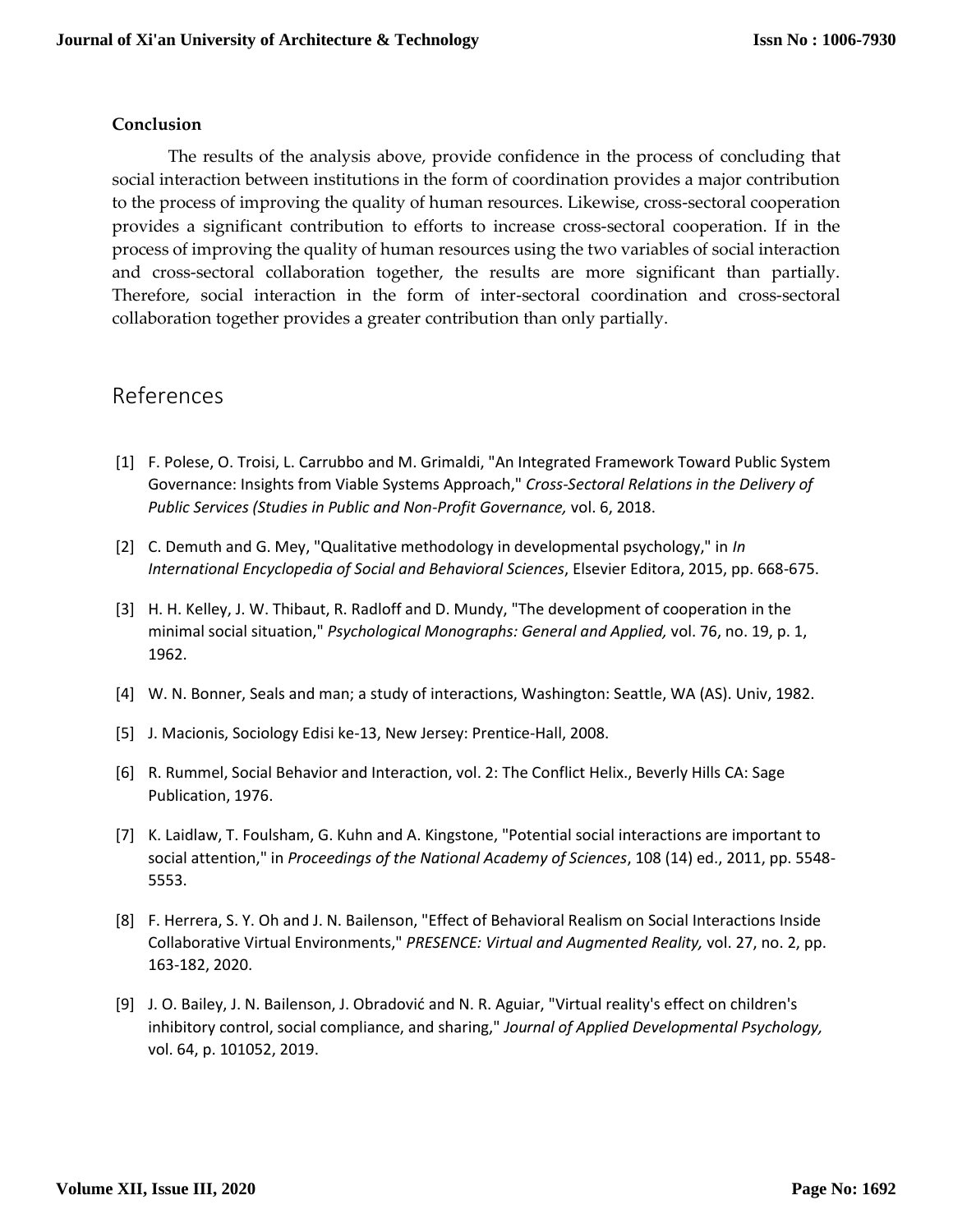- [10] E. Goffman, Relations in Public Microstudies of the Public Order, Penguin Books Ltd; New Ed edition, 1972.
- [11] E. Setiadi and U. Kolip, Pengantar Sosiologi Pemahaman Fakta dan Pemecahan Permasalahan Sosial: Teori, Aplikasi, dan Pemecahannya [Introduction to the Sociology of Understanding Facts and Solving Social Problems: Theories, Applications, and Solutions, Jakarta: Group Prenadamedia, 2011.
- [12] S. Soekanto and B. Sulistyowati, Sosiologi Suatu Pengantar, Jakarta: Rajawali Pers, 2012.
- [13] V. M. Netto, J. Meirelles and F. L. Ribeiro, Social interaction and the city: The effect of space on the reduction of entropy, Complexity, 2017.
- [14] K. Zhao and G. Bianconi, Social interactions model and adaptability of human behavior. Frontiers in physiology, vol. 2, 101, 2011.
- [15] A. Sorge, "Strategic fit and the societal effect: Interpreting cross-national comparisons of technology, organization, and human resources," *Organization Studies,* vol. 12, no. 2, pp. 161-190, 1991.
- [16] M. T. Crichton, C. G. Ramsay and T. Kelly, "Enhancing organizational resilience through emergency planning: learnings from cross-sectoral lessons," *Journal of Contingencies and Crisis Management,*  vol. 17, no. 1, pp. 24-37, 2009.
- [17] R. Papa, A. Galderisi, M. C. Vigo Majello and E. Saretta, "Smart and resilient cities. A systemic approach for developing cross-sectoral strategies in the face of climate change," *TeMA Journal of Land Use, Mobility, and Environment,* vol. 8, no. 1, pp. 19-49, 2015.
- [18] T. Benson, Cross-sectoral coordination in the public sector: A challenge to leveraging agriculture for improving nutrition and health, S. F. a. R. Pandya-Lorch, Ed., 2011, p. 145.
- [19] B. K. Googins and S. A. Rochlin, "Creating the partnership society: Understanding the reality and reality of cross-sectoral partnerships. Business and society review," vol. 105, no. 1, pp. 127-144, 2000.
- [20] W. Lee, "Cross-Sector Partnerships (CSPs) for Social Change," Master's Projects and Capstones. 918, 2019. [Online]. Available: https://repository.usfca.edu/capstone/918/.
- [21] M. Salomon and M. Dross, "Challenges in cross-sectoral marine protection in Europe. Marine Policy," 42 ed., 2013, pp. 142-149.
- [22] I. Boas, F. Biermann and N. Kanie, "Cross-sectoral strategies in global sustainability governance: towards a nexus approach," *International Environmental Agreements: Politics, Law and Economics,*  vol. 16, no. 3, pp. 449-464, 2016.